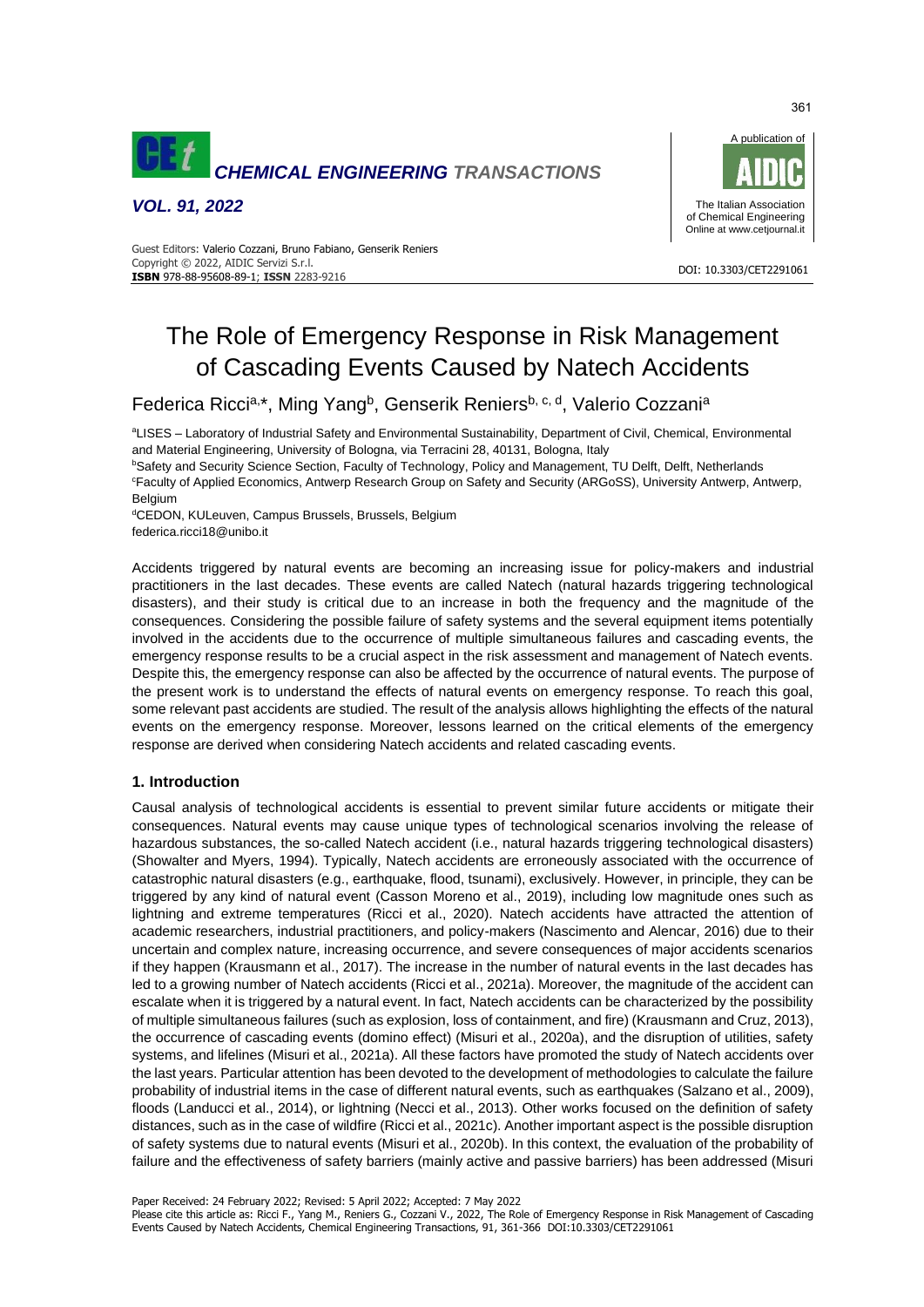et al., 2021b). Other than active and passive barriers, human intervention during accidents plays a vital role in mitigating the effects of technological scenarios and avoiding cascading events (Landucci et al., 2015). The emergency response aims to safeguard human life, the environment, or other surrounding facilities and infrastructures possibly involved in the primary and secondary scenarios (Flynn, 2009). The effectiveness and efficiency of emergency response actions determine the propagation of an accident and potential cascading events. Hence, it represents a key aspect in determining the overall consequences deriving from the accident (Landucci et al., 2015). The recent modernization of the chemical and process industries driven by Industry 4.0 leads to continuous improvements of monitoring systems thanks to the automation of processes. Despite this, human intervention during accidents is still a crucial element for plant safety.

Upon a comprehensive literature study, scarce attention has been devoted to the study of emergency response in the case of natural events despite the criticality of the issue. Considering the complexity of the phenomena involved, past accidents represent the only source of detailed and complete information. The analysis of such events highlights vital elements to be considered to realize adequate guidelines and improve existing procedures. In fact, some actions can be delayed or unsuccessfully completed because of specific contingencies. Moreover, technical elements required to correctly implement the designed procedures can be damaged or unavailable due to the natural event. Neglecting these factors would turn into inappropriate actuation of the emergency response plans, thus reducing the effectiveness of the intervention. Additionally, it would lead to an underestimation of the overall risk in the framework of the quantitative risk assessment of Natech accidents and related domino effects. To fill this gap, the present work aims to address the issue of emergency response in the case of natural events. Thus, an analysis of relevant past accidents has been carried out. Results of the analysis allow identifying the effects of natural events on the emergency response in the case of Natech accidents. Moreover, the actions of emergency response teams that can be hindered by natural events are highlighted. Eventually, the framework of emergency management in Natech events will be addressed, focusing on the key issues relevant for the escalation of Natech scenarios.

# **2. Emergency response**

This section introduces the concept of emergency response, providing a specific perspective for the cascading events and the Natech case.

The emergency response is widely considered a procedural safety barrier (Yuan et al., 2022). Its role in risk assessment and management is paramount, as derived from the Layer of Protection Analysis (CCPS, 2001). Despite the relevance of the issue, limited attention has been paid to the study of the emergency response due to complexity and the variety of actions and technical requirements needed to complete the procedures. In fact, the emergency response requires both human actions and technical needs to be effectively performed. Moreover, requirements change as a function of the aim of the intervention and the type of target considered. Human health, environment, and assets are the three main targets of emergency response (Flynn, 2009). A schematic representation of the targets and examples of the related actions is provided in Figure 1.



*Figure 1: Representation of emergency response targets and examples of related actions.*

As for human health, the emergency response can be addressed, for example, to the evacuation of an industrial site and/or the surrounding area. Again, it can be used to provide medical aid to the victims of the accidents. When considering the environment, the emergency response can be aimed at preventing the spreading of hazardous substances using containment means. Clean-up operations are another example of emergency response used to protect the environment. Eventually, emergency response can be focused on assets. Securing a leak or combating a fire are typical examples. These operations can reduce both the economic loss associated with the accident and its consequences, also limiting the probability of cascading events. As a result, the protection of the assets can decrease the overall magnitude of the consequences related to the accident, thus having a beneficial effect on the protection of human health and the environment.

362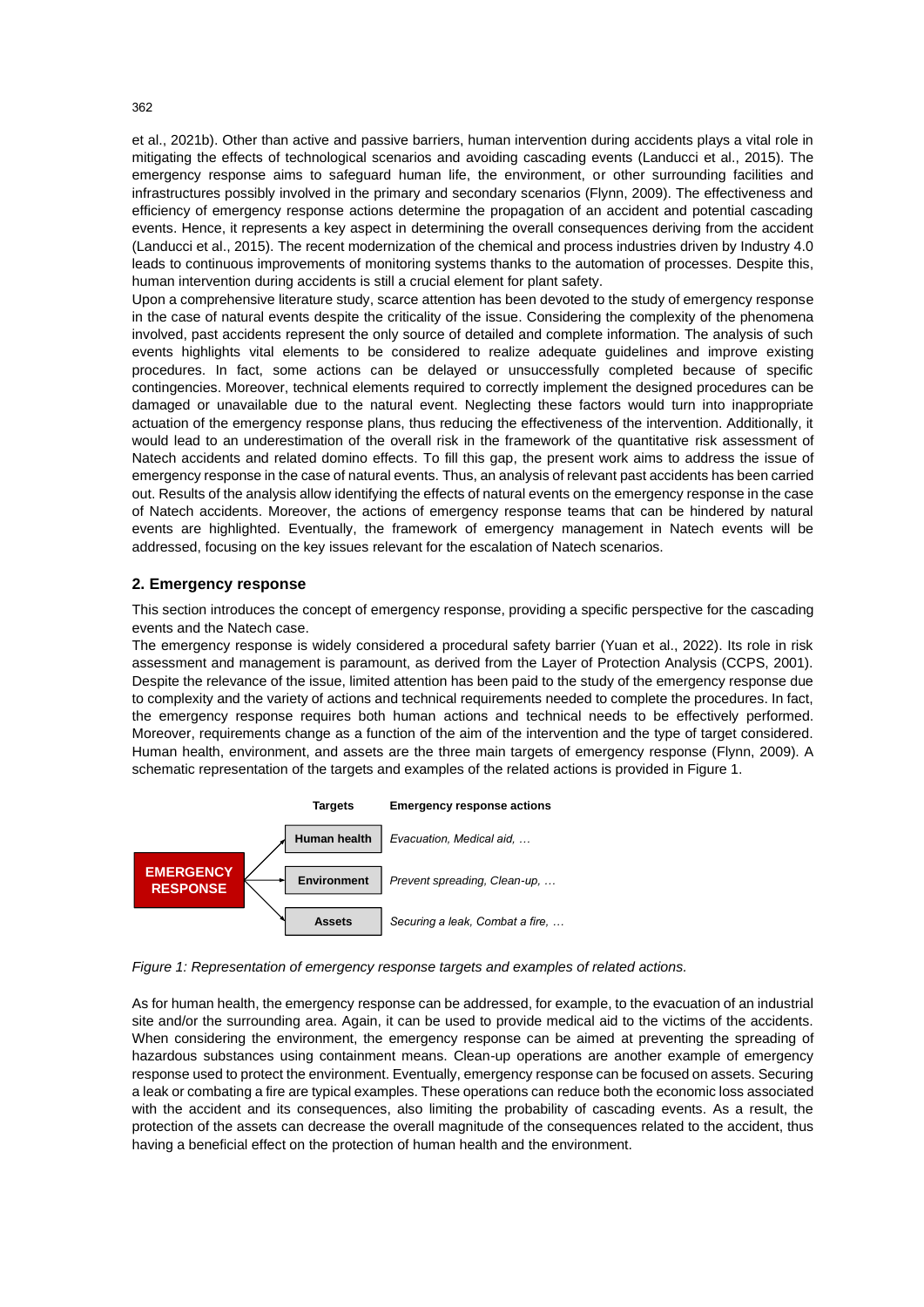The emergency response results to be paramount in avoiding the occurrence of cascading events when considering fire-driven domino effects (Landucci et al., 2015). Accidents in which the outcome is a fire are characterized by a time-lapse between the start of the primary fire and its spreading to neighbouring tanks due to the damage mechanism that is the so-called time to failure (Ricci et al., 2021b). Therefore, the time to failure of tanks represents the time available to perform an effective emergency response to avoid cascading events. When considering a Natech accident, the possible failure of safety systems, as well as the large number of

equipment items potentially involved, should be considered (Misuri et al., 2021a). These factors make the emergency response a crucial aspect in the risk assessment and management of Natech events. Despite this, the natural event itself can significantly affect the emergency response, limiting the availability of teams and technical supporting means. Furthermore, natural events typically do not impact only the industrial site but also the entire surrounding area, causing a greater demand for resources on the overall impacted area (Krausmann et al., 2017). In addition, the specific characteristics of Natech accidents can also affect the emergency response. In these cases, the emergency response should consider the possibility of occurrence of multiple simultaneous failures on the site. Eventually, the possible failure of safety systems, as well as utility systems, compromises the emergency response in the case of Natech events, thus reducing the likelihood and effectiveness of a first response provided by technical systems (Misuri et al., 2021b).

For a proper risk assessment and management, it is therefore paramount to consider all these factors when evaluating the emergency response. To do this, it is necessary to understand which aspects of the emergency response can be compromised by the Natech accident and by the natural event itself.

## **3. Past accidents analysis**

Natural events analyzed in the present work are the Kocaeli earthquake and the Great East Japan earthquake and tsunami. For the sake of brevity, only elements relevant from the point of view of the emergency response are reported. More information can be found in the reference literature and the literature cited therein.

## **3.1 Kocaeli earthquake, Turkey, 1999**

On August 17th, 1999, at 3 a.m., an earthquake of magnitude Mw=7.4 (Richter scale) struck an area of about 41,500 km<sup>2</sup> in Turkey, from Istanbul to the City of Bolu (Cruz and Steinberg, 2005). The area affected was densely populated and highly industrialized, and hundreds of industrial fields were hit by the earthquake (Krausmann et al., 2017). The described earthquake triggered several accidents in the fields. A multitude of fires, toxic releases, and spills to sea and soil have been reported, demonstrating that earthquakes can trigger multiple and simultaneous hazardous material releases (Steinberg and Cruz, 2004). Among the others, the accidents that occurred at an acrylic fibre plant and a refinery in Izmit Bay can be identified as the most relevant accidents based on caused damages. The former resulted in a toxic gas dispersion of acrylonitrile (i.e., a highly toxic, flammable, and volatile liquid), whereas the latter ended up in multiple fires. Considering the aim of this work, the second accident was selected for further analyses since the occurrence of the domino effect. In the following, an overview of the accidental dynamics, together with information on the emergency response, is reported based on the detailed description provided by Girgin (Girgin, 2011).

Immediately after the earthquake, three fires were reported in different locations inside the plant. The first one has been generated by the release of flammable chemicals due to the failure of the glass containment. The fire was extinguished in less than half an hour. The second one involved crude oil released by heater and pipelines struck by the collapse of a tower. After four hours, firefighters put out the fire, which reignited twice until the flow from the pipelines was stopped in the late evening. Eventually, the third fire occurred in the naphtha storage area, involving four floating roof tanks that ignited simultaneously. At the same time, a flange connection was damaged by the earthquake, causing a leak of naphtha into the open-ditch drainage system, and the fire was spread among two more tanks situated 200 m away from the primary fire.

Several teams have provided support at the refinery, such as the military, the municipalities, and neighbouring facilities fire-fighting teams. Additional support has been provided using airplanes. The failure of the national grid left the industrial site without electrical supply, and the failure of the pumping system together with water supply pipelines turned into the unavailability of fire-fighting water at the site. Besides, the occurrence of unexpected multiple simultaneous fires caused a shortage in the fire-fighting foam, thus hampering the response activities. Eventually, alternative sources of water, such as seawater, were used with scarce effectiveness because of the inadequate design of the diesel pump.

## **3.2 Great East Japan earthquake and tsunami, Japan, 2011**

On March 11th, 2011, an undersea earthquake of magnitude Mw=9.0 (Richter scale) occurred off the Pacific coast of Tohoku (Krausmann et al., 2017). The earthquake affected a large part of Japan and caused the release of hazardous materials from many industrial installations. Besides, it also triggered a tsunami of great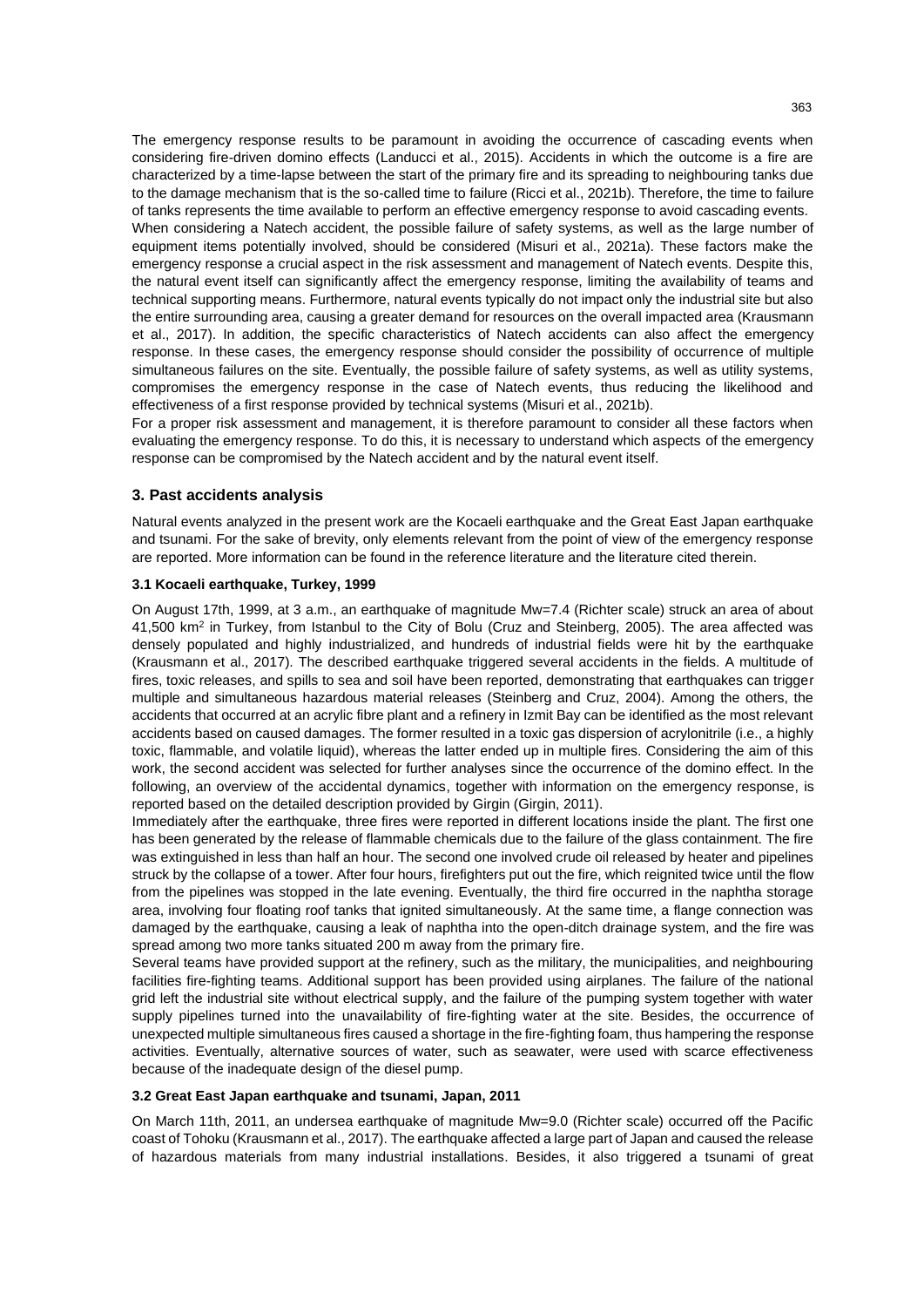magnitude, which worsened the situation, further damaging industrial sites and spreading released materials over vast areas with the floodwaters (Krausmann and Cruz, 2013). Thousands of industrial fields were damaged by the earthquake (Zama et al., 2012) and tsunami, and hundreds of hazardous material releases were reported (Wada and Wakakura, 2011). Among the reported releases of toxic and flammable substances, the most relevant are the fire and explosion that occurred in the LPG storage tank farm in Tokyo Bay and the fires at a refinery in the Sendai port area. In the former, 17 tanks were destroyed by the accident. It was triggered by the failure of an LPG tank filled with water due to maintenance procedures during the earthquake. The higher density of water with respect to LPG compromised the structural integrity of the tank, which was designed to withstand the stress caused by the earthquake when filled with LPG. The impact with the nearby tanks caused a leak of LPG from the connection pipes that subsequently ignited, heating the content of the adjacent tanks that turned out in boiling liquid expanding vapour explosion (BLEVE) and fireball. The whole LPG tank farm was rapidly involved in the accident. Furthermore, missiles from the explosion damaged other tanks located in the proximity causing the spill onto the ground and the sea of asphalt and eventually generating other fires in two adjacent companies. Because of the magnitude of the accident, fire-fighting teams decided to let the fire burn until the fuel was exhausted despite the involvement of local, regional, and national supporting teams.

The second accident considered related to the Great East Japan earthquake and tsunami is the one that occurred in the Sendai port, where multiple fires were reported. Major leakages of heavy oil have been experienced caused by the failure of pipelines and tanks. A multitude of minor spills of hazardous materials has been occurred throughout the entire industrial site because of the damages caused by both the tsunami and the earthquake. One of the fires occurred in the loading area due to the rupture of a pipeline used for the unloading process. In the same area, multiple other pipeline breaks have been caused by the tsunami leading to releases and fires, which eventually consumed a significant section of the plant.

Emergency teams were aware of fires due to smoke coming from the facility. Nevertheless, the debris created and transported by the tsunami had made roads impassable, leading to the inaccessibility of the site. Moreover, communications during the crisis were inadequate to provide a fast and effective response to the accident. Indeed, only four days later, the emergency response actions could start, as soon as the accessibility to the site had been restored. However, the fire-fighting equipment had to be carried by hand due to impediments still present inside the plant. On-site fire-fighting equipment was inoperable due to the damages caused by the tsunami.

## **4. Discussion**

As revealed by the events described in the previous section, safety barriers alone cannot be enough the prevent the accident or reduce the consequences. This can be due to the failure of safety systems or their inadequacy in case of events of such high magnitude. For this reason, the role of emergency response in risk management in the case of Natech accidents become crucial to effectively mitigate the consequences. Nevertheless, the emergency response can also be affected by natural events. Thus, understanding the possible effects of natural events on the emergency response is paramount to performing it efficiently.

The information available for accidents that occurred after the Kocaeli earthquake revealed several shortcomings related to the emergency response in the case of an earthquake. Based on the described accidents, lesson learned can be grouped as follow:

- Inadequate design of mitigation safety systems. Namely, fire-fighting equipment, water-based and foambased mitigation systems. As an example, hoses were not long enough to reach industrial items located in a distant part of the site. Moreover, sprinkler systems were implemented in a limited number of tanks, not considering the possible occurrence of multiple simultaneous fires.
- Inadequate capacity of fire-fighting materials to tackle multiple and simultaneous fires. The shortage of firefighting materials represented one of the main issues for the emergency response. The capacity of the firefighting materials on site is a paramount factor that should be considered in the case of Natech accidents, especially due to the high probability of multiple simultaneous failures that can occur. Moreover, the material shortage became even more critical when considering the occurrence of cascading events. The shortage of fire-fighting material affects the effectiveness of both the emergency response and safety systems such as sprinkler systems and water deluge.
- Damage or failure of utility systems. Lack of the main power supply, as well as the unavailability of the firefighting system (e.g., water tank pumps and pipelines), are typical examples of this category. The design of utility systems should be done considering the possible failure of primary systems, thus implementing adequate backup systems for critical elements. As a result of the accident, diesel pumps present on site were not suitable to effectively counteract the fires.
- Inadequate size of the internal fire-fighting team. This is demonstrated by the request for a multitude of external supporting teams. This assumes an additional relevance considering that emergency teams have

364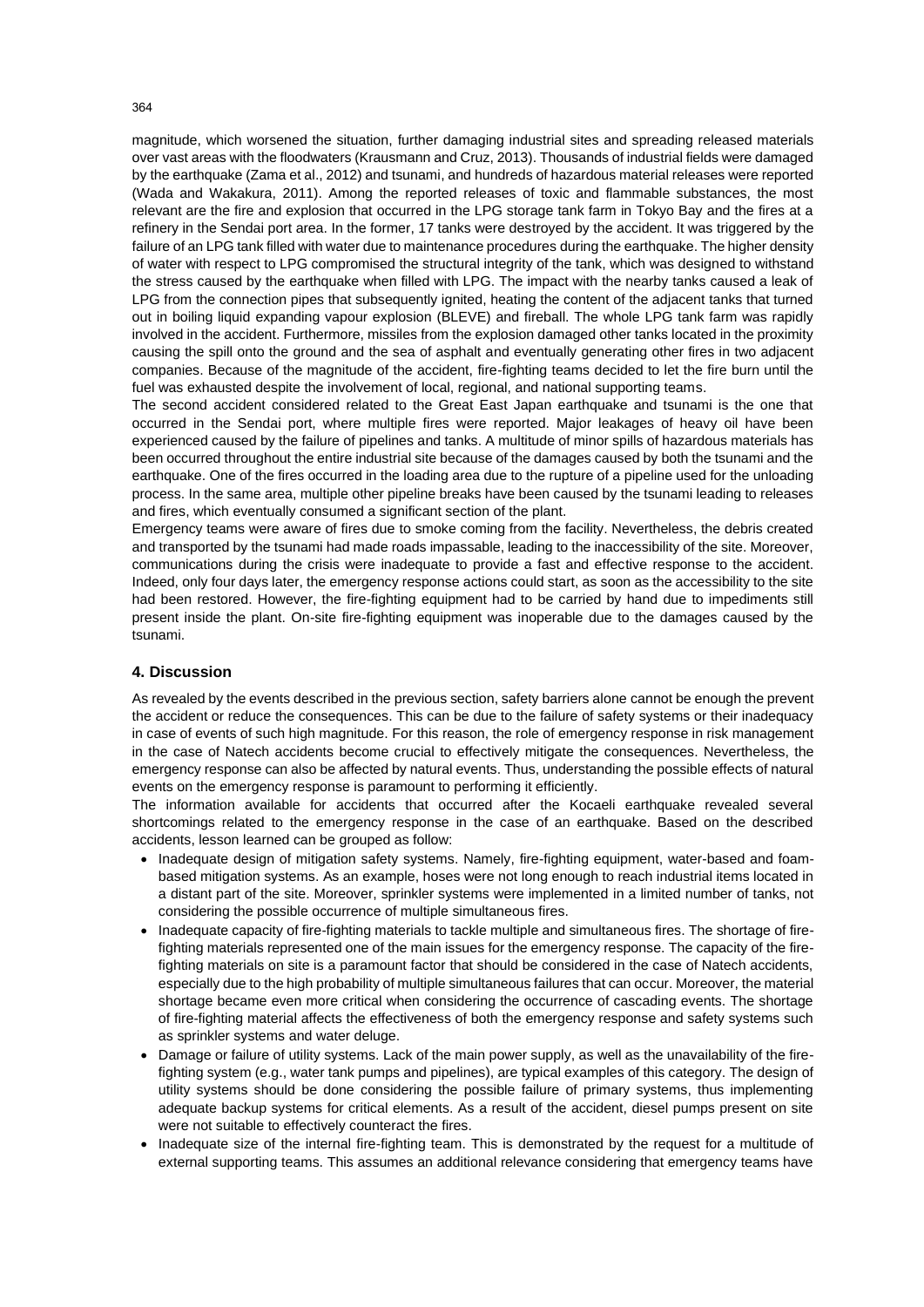to face simultaneously the accidents and the consequences of the natural event itself. Hence, the possible unavailability of supporting teams should be considered and properly evaluated.

Some of the characteristics described were found to be common to the accidents that occurred following the Great East Japan earthquake and tsunami. The latter accidents, moreover, highlight some other criticalities in emergency response, as listed below:

- Inadequate training for any emergency teams specific for the case of Natech accidents and related cascading events. As mainly revealed by the accidents in the LPG storage tank farm in Tokyo Bay, the emergency teams were not adequately trained to counteract the multiple fires, despite the huge number of support teams available.
- Inappropriate emergency response plans for Natech accidents and related cascading events. Besides the inadequate training of emergency teams, the accident that occurred in the LPG storage tank farm also revealed that the emergency response plan was not suitable for the several cascading events triggered by Natech accidents.
- Possible disruption of external infrastructure leading to inaccessibility of the site. For example, roads and bridges can be critically damaged, hampering the arrival of emergency teams and equipment on the scene, as shown in the accident that occurred in the Sendai port. This shows that the response to the emergency is not only hindered by internal factors but also that the external infrastructures should also be considered. This means, for example, that the emergency response plans should consider the possible inaccessibility of the primary route, directing new routes to reach the site when this happens.
- Inadequate communication to effectively face the natural event emergency and related accidents. This can result from both the possible disruption of standard communication means and an incomplete set of information shared within the teams.

Even if both the accidents considered relate to earthquakes, the lesson learned from their analysis is valuable to address the issue of the emergency response in Natech accidents. Earthquakes are one of the more catastrophic natural events, and, for this reason, they are more prone to cause Natech accidents. In addition, due to their characteristics, earthquakes quickly impact the surrounding areas and safety systems, making it one of the most complex natural events also from the point of view of emergency response management.

Lessons learned provide the starting point for the evaluation of the effects of natural events on emergency response. Thus, a summary of the emergency response elements identified as affected by natural events is reported in Table 1. Considering these aspects in the risk assessment and management allows not to underestimate the risk associated with Natech events and improve the emergency response plans of industrial sites. Knowing in advance what can go wrong allows one to plan the emergency response correctly.

| Emergency response elements                        | Kocaeli earthquake  | Great East Japan earthquake |
|----------------------------------------------------|---------------------|-----------------------------|
|                                                    | <b>Turkey, 1999</b> | and tsunami, Japan, 2011    |
| Inadequate design of mitigation safety systems     | х                   |                             |
| Inadequate capacity of fire-fighting materials     | х                   |                             |
| Damage or failure of utility systems               | Х                   |                             |
| Inadequate size of the internal fire-fighting team | х                   | х                           |
| Inadequate training for any emergency teams        |                     | х                           |
| Inappropriate emergency response plans             |                     |                             |
| Disruption of external infrastructure              |                     | х                           |
| Inadequate communication                           |                     | х                           |

|  | Table 1: Synoptic table on emergency response elements identified according to accidents considered |  |  |
|--|-----------------------------------------------------------------------------------------------------|--|--|
|--|-----------------------------------------------------------------------------------------------------|--|--|

# **5. Conclusions**

Natech accidents (natural hazards triggering technological disasters) have attracted attention in the last decades due to their uncertain and complex nature, increasing occurrence, and severe consequences. The magnitude of the accident can escalate when it is triggered by a natural event due to the possibility of multiple simultaneous failures, the occurrence of cascading events, and the disruption of utilities, safety systems, and lifelines. All these features reveal that emergency response is crucial in the risk assessment and management of Natech events. Nevertheless, the study of past accidents demonstrates that natural events can also affect emergency response. Lessons learnt pointed out some main criticalities of the emergency response in the case of Natech accidents. These aspects revealed a lack in the emergency response plans when considering natural events. The results of the present work can be used as a starting point for a correct evaluation of the emergency response in the framework of Natech risk assessment. Eventually, lessons learned can guide an improvement of existing emergency response plans specifically for natural events and Natech accidents.